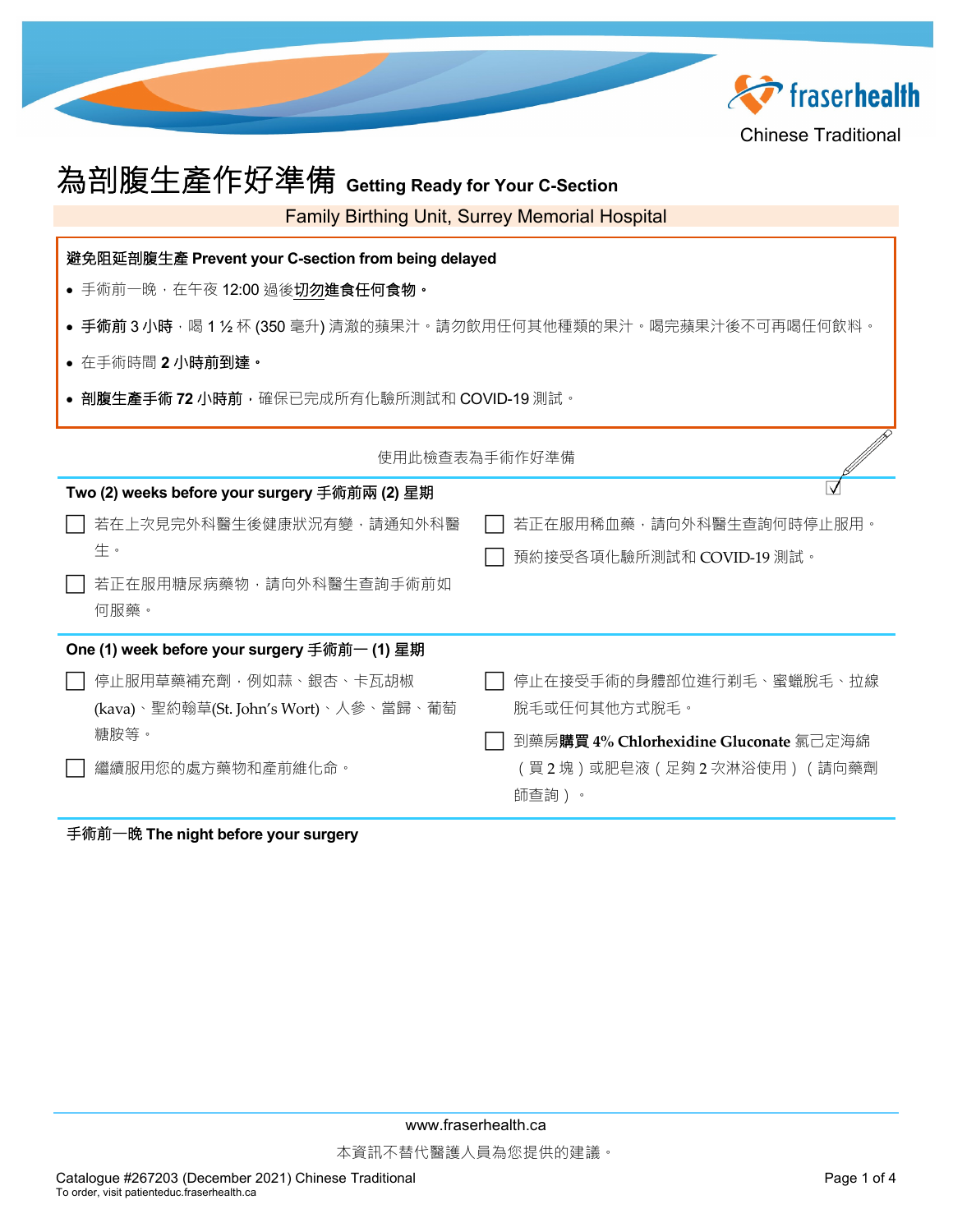

| 清除所有: |                              | 淋浴。                       |
|-------|------------------------------|---------------------------|
| - 化妝  |                              | ■ 使用一般的洗髮液洗髮。使用溫和的肥皂洗     |
|       | - 手指和腳趾上的指甲油                 | 臉。                        |
|       | - 首飾,包括臉、耳、舌頭或身體其他部位的穿孔首     | ▪ 使用氯己定海綿或肥皂液,清潔頸部以下至腳趾身體 |
| 飾     |                              | ( 前後 ) 各部。                |
|       | 切勿在午夜 12:00 過後進食任何食物。您可以飲用清澈 | ▪ 徹底沖洗乾淨,用清潔的毛巾抹乾身體。      |
|       | 的液體,例如清水或蘋果汁,但須在手術前三小時停止     | 切勿塗上任何潤膚露、香水或古龍水、止汗劑或化妝   |
|       | 喝任何飲料。                       | 品。                        |

□ 穿上清潔的睡衣,睡在清潔的床單上。

www.fraserhealth.ca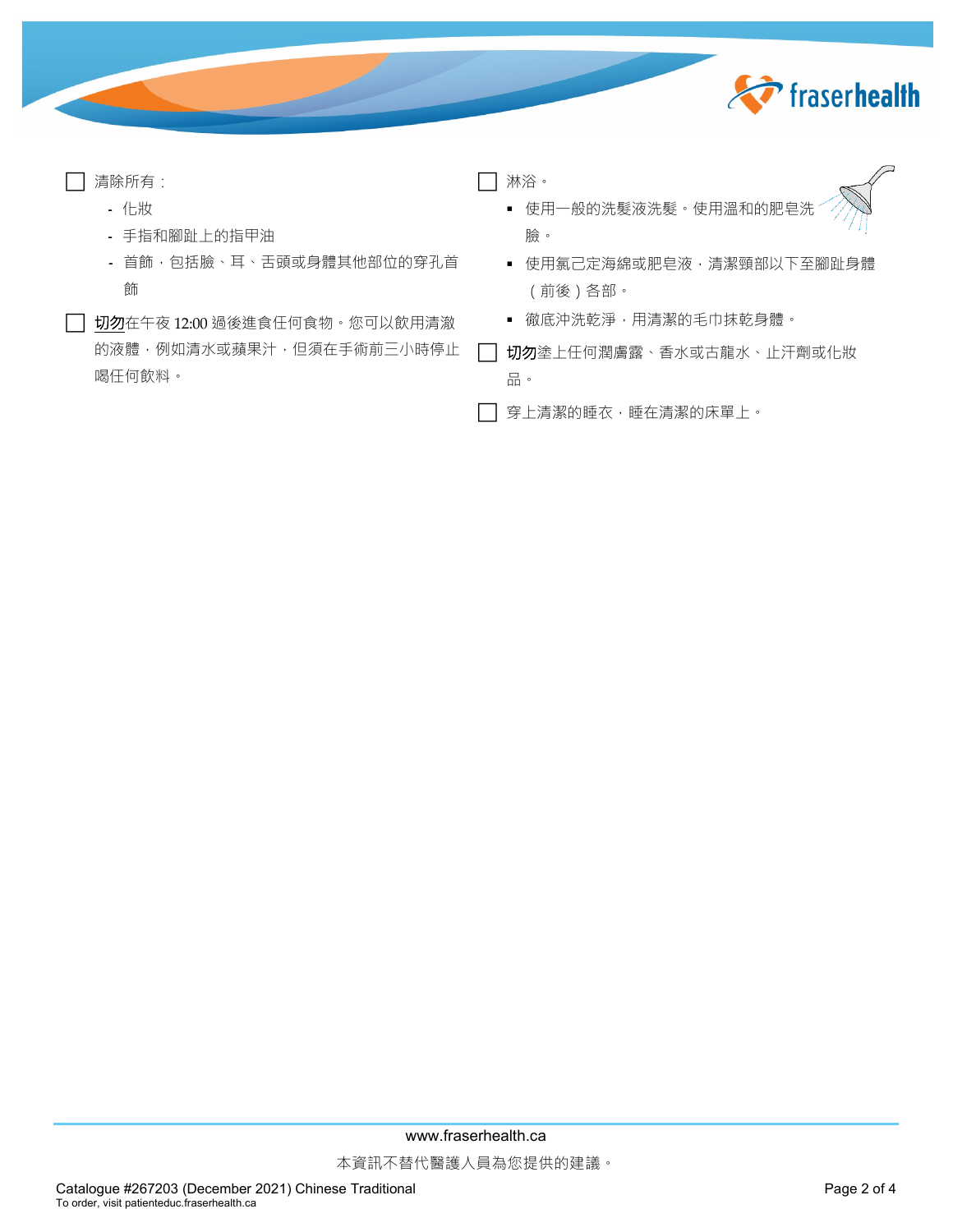| 手術當日早上 The morning of your surgery<br>再次淋浴<br>使用氯己定海綿或肥皂液。<br>徹底沖洗乾淨。<br>用清潔的毛巾抹乾身體。<br>$\blacksquare$<br>切勿塗上任何潤膚露、香水或古龍水、止汗劑<br>或化妝品。<br>刷牙、刷舌和刷口腔頂部。<br>穿上乾淨舒適的衣服。<br>戴上平時配戴的眼鏡、助聽器及 / 或假牙。不<br>要配戴隱形眼鏡。 | 手術 <b>前3小時</b> ,喝1½杯(350毫升)蘋果<br>汁。。<br>喝完後不可再喝任何飲料。<br>若患有糖尿病,請遵從任何對飲食和糖尿病<br>藥物的特別指示。<br>按外科醫生及 / 或麻醉師的指示, 喝一小口水<br>送服您慣常在早上服用的藥物。 |  |  |
|-------------------------------------------------------------------------------------------------------------------------------------------------------------------------------------------------------------|--------------------------------------------------------------------------------------------------------------------------------------|--|--|
| 需帶備什麼 What to bring with you<br>正在服用藥物的清單<br>您的卑詩省服務卡<br>附有照片的身份證明文件                                                                                                                                        | 化驗所識別手環 (若已提供給您)<br>留院期間所需的個人物品<br>出院前需帶備的嬰兒汽車座椅<br>將首飾和其他貴重物品留在家中。                                                                  |  |  |
| 家庭生育部門的護士將在您進行剖腹生產手術 3 至 4 天前致電給您。<br>請將此頁放在電話附近‧以便屆時寫下資料。<br>手術日期<br>手術時間<br>外科醫生<br>報到時間                                                                                                                  |                                                                                                                                      |  |  |
| 手術當日前往:<br>Family Birthing Unit, South Building, Level 2<br><b>Surrey Memorial Hospital</b>                                                                                                                 |                                                                                                                                      |  |  |

13750 – 96 Avenue, Surrey 13750 – 96 Avenue, Surrey 13750 – 604-585-5572

www.fraserhealth.ca